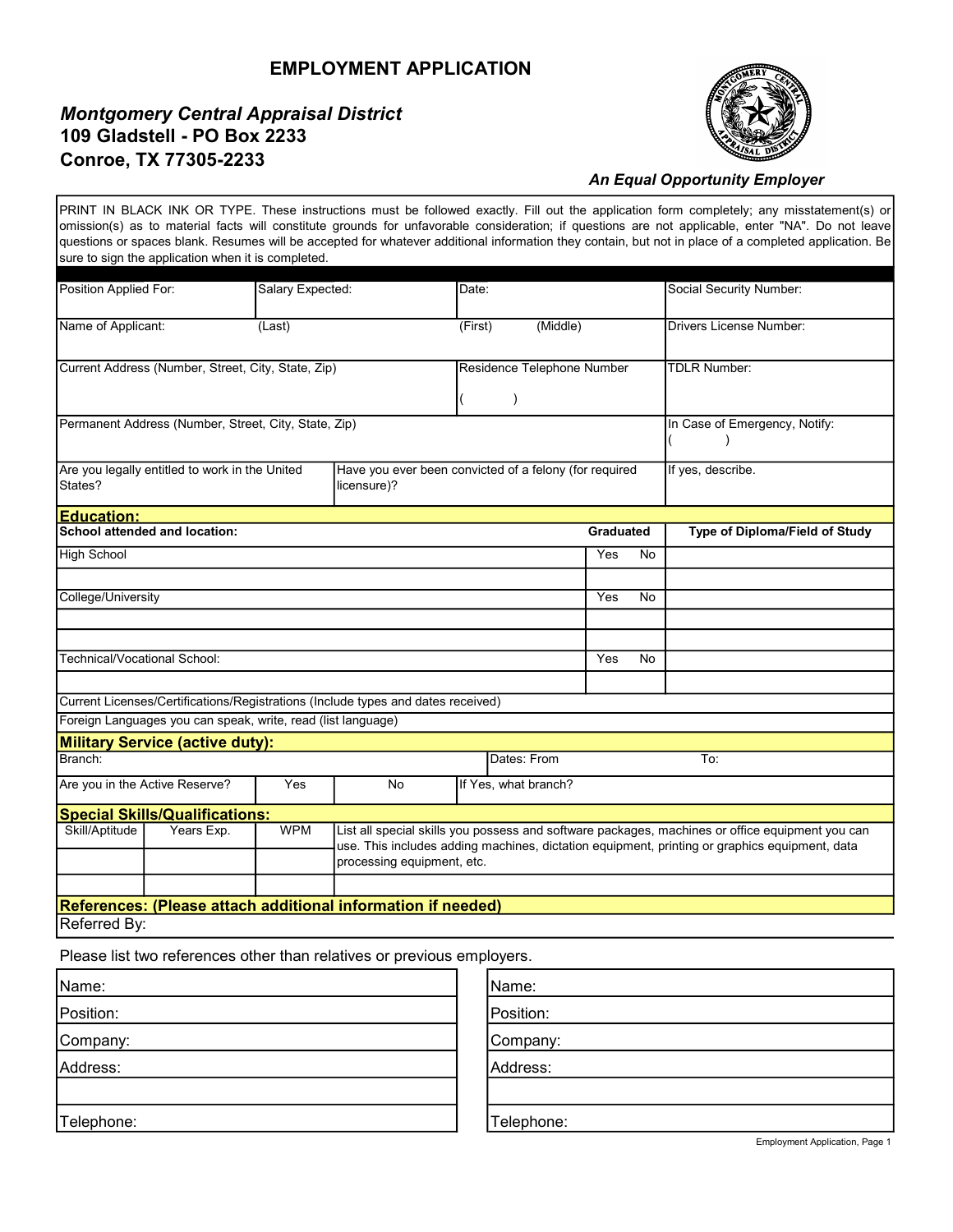| <b>EMPLOYMENT HISTORY (List present or most recent position first)</b>                                                                                                                                  |                     |                                |                                |                                                          |                           |           |  |  |
|---------------------------------------------------------------------------------------------------------------------------------------------------------------------------------------------------------|---------------------|--------------------------------|--------------------------------|----------------------------------------------------------|---------------------------|-----------|--|--|
| Employment Record: Please indicate at least the last 10 years of employment. Start with present or most recent position and work back. Include<br>military service. Use additional sheets if necessary. |                     |                                |                                |                                                          |                           |           |  |  |
| Employer                                                                                                                                                                                                |                     | <b>Type of Business</b>        |                                |                                                          |                           |           |  |  |
| <b>Mailing Address</b>                                                                                                                                                                                  |                     | <b>Starting Position Title</b> |                                |                                                          |                           |           |  |  |
| <b>City and State</b>                                                                                                                                                                                   |                     |                                |                                | Present or Last Title                                    |                           |           |  |  |
| Telephone Number (area code and number)                                                                                                                                                                 |                     |                                |                                | Immediate Supervisor                                     |                           |           |  |  |
| <b>Starting Date</b><br>Leaving Date                                                                                                                                                                    |                     |                                |                                | <b>Starting Base Salary</b><br><b>Ending Base Salary</b> |                           |           |  |  |
| Month<br>Year                                                                                                                                                                                           | Month               | Year                           |                                |                                                          |                           |           |  |  |
| Briefly describe your duties and responsibilities:                                                                                                                                                      |                     |                                |                                |                                                          |                           |           |  |  |
|                                                                                                                                                                                                         |                     |                                |                                |                                                          |                           |           |  |  |
| Explain reason for leaving:                                                                                                                                                                             |                     |                                |                                |                                                          |                           |           |  |  |
| Employer                                                                                                                                                                                                |                     |                                |                                | <b>Type of Business</b>                                  |                           |           |  |  |
| <b>Mailing Address</b>                                                                                                                                                                                  |                     |                                | <b>Starting Position Title</b> |                                                          |                           | Part-Time |  |  |
| City and State                                                                                                                                                                                          |                     |                                |                                | Present or Last Title                                    |                           |           |  |  |
| Telephone Number (area code and number)                                                                                                                                                                 |                     |                                |                                | Immediate Supervisor                                     |                           |           |  |  |
| <b>Starting Date</b>                                                                                                                                                                                    |                     | <b>Leaving Date</b>            |                                | <b>Starting Base Salary</b><br><b>Ending Base Salary</b> |                           |           |  |  |
| Year<br>Month                                                                                                                                                                                           | Month               | Year                           |                                |                                                          |                           |           |  |  |
| Briefly describe your duties and responsibilities:                                                                                                                                                      |                     |                                |                                |                                                          |                           |           |  |  |
|                                                                                                                                                                                                         |                     |                                |                                |                                                          |                           |           |  |  |
| Explain reason for leaving:                                                                                                                                                                             |                     |                                |                                |                                                          |                           |           |  |  |
| Employer                                                                                                                                                                                                |                     |                                | Type of Business               |                                                          |                           |           |  |  |
|                                                                                                                                                                                                         |                     |                                |                                |                                                          |                           |           |  |  |
| <b>Mailing Address</b>                                                                                                                                                                                  |                     |                                |                                | <b>Starting Position Title</b>                           |                           |           |  |  |
| <b>City and State</b>                                                                                                                                                                                   |                     | Present or Last Title          |                                |                                                          |                           |           |  |  |
| Telephone Number (area code and number)                                                                                                                                                                 |                     | Immediate Supervisor           |                                |                                                          |                           |           |  |  |
| Starting Date                                                                                                                                                                                           | <b>Leaving Date</b> |                                | <b>Starting Base Salary</b>    |                                                          | <b>Ending Base Salary</b> |           |  |  |
| Year<br>Month                                                                                                                                                                                           | Month               | Year                           |                                |                                                          |                           |           |  |  |
| Briefly describe your duties and responsibilities:                                                                                                                                                      |                     |                                |                                |                                                          |                           |           |  |  |
|                                                                                                                                                                                                         |                     |                                |                                |                                                          |                           |           |  |  |
| Explain reason for leaving:                                                                                                                                                                             |                     |                                |                                |                                                          |                           |           |  |  |
| Yes<br>May we contact your current employer?<br>No                                                                                                                                                      |                     |                                |                                |                                                          |                           |           |  |  |
| PLEASE READ CAREFULLY                                                                                                                                                                                   |                     |                                |                                |                                                          |                           |           |  |  |

I have read this application carefully. The information I have given in it is true and correct to the best of my knowledge and belief. I understand that omitting or misrepresenting information could result in failure to consider this application. I also understand that if I am hired and omissions or misrepresentations later come to light. I could be immediately dismissed.

I authorize the Montgomery Central Appraisal District to verify the statements I have made (except where I have indicated not to check with my current employer). I understand that Montgomery Central Appraisal District is an at-will employer, which means that employment may be terminated at any time with or without cause. I understand that no representative of the Montgomery Central Appraisal District has the authority to promise me employment for a specified period of time or to waive Montgomery Central Appraisal District's status as an at-will employer.